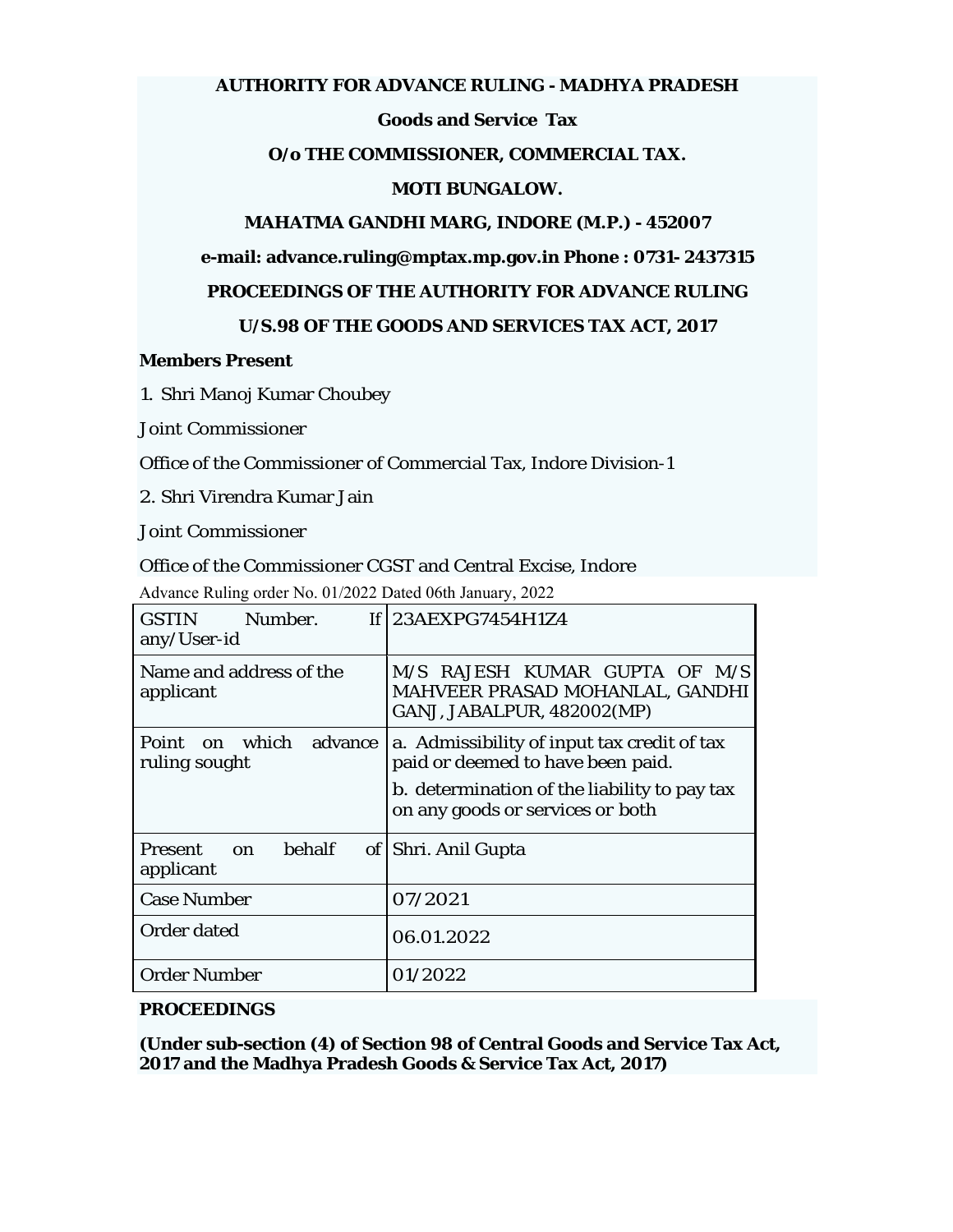**1.** Shri Rajesh Gupta, proprietor of M/s Mahaveer Prasad Mohanlal is carrying on the business of whole sale trading of rice and pulses. Henceforth, for brevity Shri Rajesh Gupta, proprietor of M/s Mahaveer Prasad Mohanlal shall be called as "Applicant". Applicant is having the dealership of famous rice brand name of India known as "India Gate Basmati Rice" since last more than 15 years.

**2.** The provisions of the CGST Act and MPGST Act are identical, except for certain provisions. Therefore, unless a specific mention of the dissimilar provision is made, a reference to the CGST Act would also mean a reference to the same provision under the MPGST Act. Further, henceforth, for the purposes of this Advance Ruling, a reference to such a similar provision under the CGST or MP GST Act would be mentioned as being under the GST Act.

# **BRIEF FACTS OF THE CASE AND SUBMISSION OF THE APPLICANTS IN THEIR APPLICATION IS AS UNDER-**

**3.1** The Applicant is having the dealership of famous rice brand name of India known as "India Gate Basmati Rice" since last more 15 years. That for the purpose of brevity, the supplier of India Gate Basmati Rice to the applicant shall be called as "Supplier".

**3.2** As a routine, supplier dispatches the goods along with invoice. The supplier offers the incentive for early payment of invoice (bills) by offering a cash discount if payment is made before the due date or with in the certain days from the date of invoice inter alia: -

| S. No. | <b>Terms of payment</b> | <b>Rate of discount</b> |
|--------|-------------------------|-------------------------|
|        | Within 2 days           | 2%                      |

**3.3** That the Applicant makes the payment as per his convenience and availability of funds. Thus, the scheme/incentive of cash discount in case of early payment from the due date is optional for applicant. On the basis of time taken for payment of invoices by the applicant to the supplier, the supplier issues the Receipt cum credit note of cash discount without considering GST on such cash discount.

**3.4** The supplier also offered various schemes, one of them termed as target incentive. The term of target incentive being quoted as under:-

"If any distributor achieves the yearly target then incentive will be given on value sold only."

The credit note is issued for this target incentive by the supplier to applicant without considering the GST in the form of commercial credit note.

**3.5** Supplier doesn't reverse the its output liability of GST and likewise applicant doesn't reverse its input tax credit on such commercial credit notes issued by supplier to applicant without consideration of GST.S

**3.6** Statement containing the applicant's interpretation of law and/or facts, as the case may be, in respect of the aforesaid question(s) (i.e. applicant's view point and submissions on issues on which the advance ruling is sought).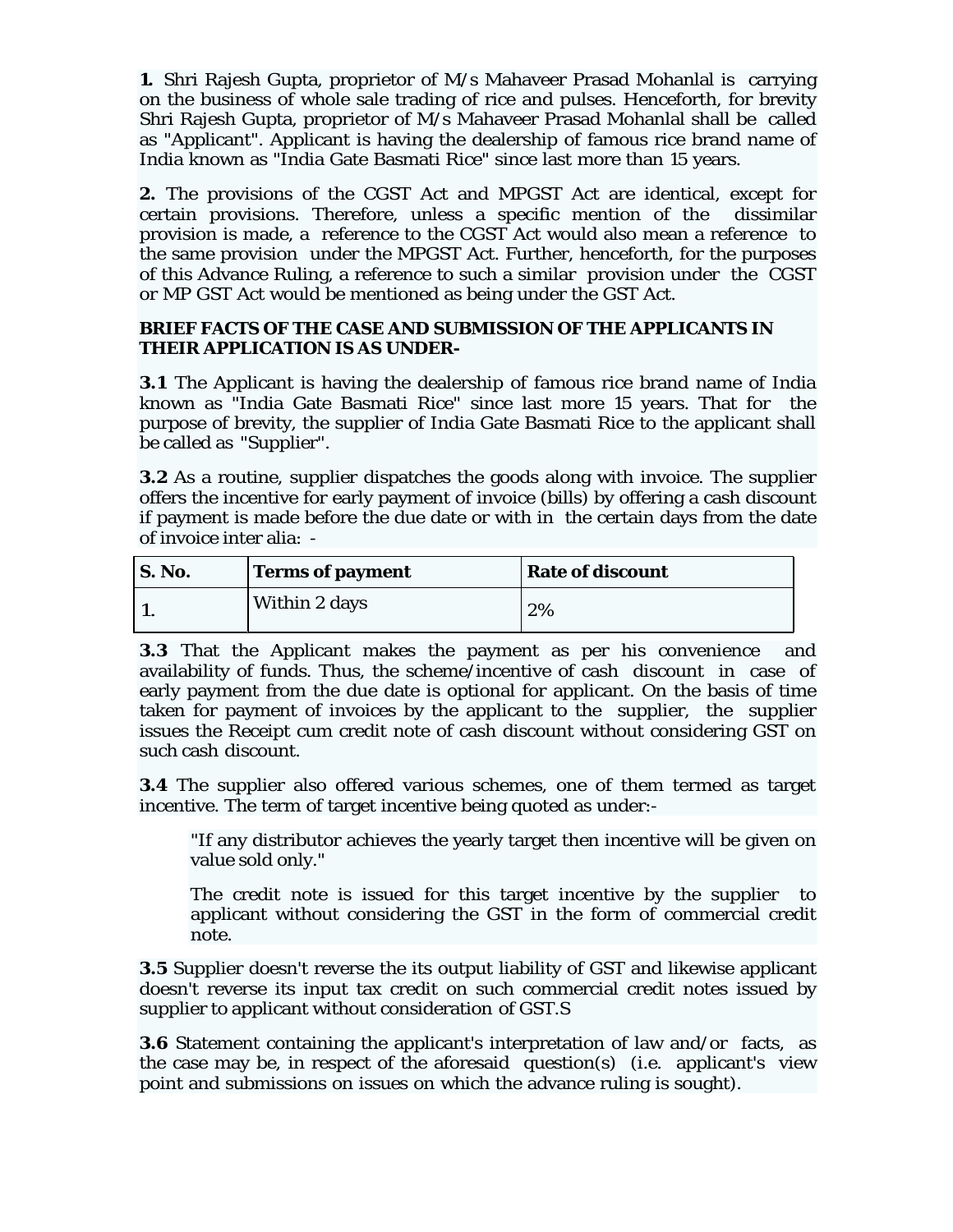(i) As per the terms agreed with the supplier, cash discount is a compensation for making the payment early from the due date of payment of invoice of supply issued by the supplier to the applicant. It is not directly related with cost of goods supplied by the supplier to the applicant. The cash discount allowed to the applicant by the supplier apparently per take the character of interest.

(ii) In Applicant's case, the supplier is issuing the tax invoice on supply of goods to applicant including GST and applicant is taking the credit of such Input Tax charged on the invoices. When the applicant makes the payment to the supplier, the supplier issues a credit note as "cash discount" by considering the days of payment by which the payment has been made earlier than the due date of payment without considering GST. Likewise, when the applicant makes more purchase, they become eligible for target incentive (discount) on purchases and a credit note is issued by the supplier to the applicant and no adjustment of the price is made in respect of the goods already sold nor any adjustment in GST is made in credit notes. The applicant is also not claiming any reduction in Input Tax Credit already claimed by him as it does not affect the price of the goods sold. This discount arrangement is not part of the Purchase Contracts or the invoices since it is not known at that point of time whether supply against the invoices will be considered for the discount and also whether the applicant will take the benefit of cash discount or not. Similarly, the rate /quantum of purchase made by applicant is also not known. It is a case of offering discount post supply falling under "Cash Discount not agreed before or at the time of supply".

(iii) The applicant's draw kind attention to sub-sec 3 of section 15 of Central Goods And Service Act 2017 quoted as under,-

"The value of the supply shall not include any discount which is given,-

a. before or at the time of the supply if such discount has been duly recorded in the invoice issued in respect of such supply; and

b. after the supply has been effected, if,-

i. such discount is established in terms of an agreement entered into at or before the time of such supply and specifically linked to relevant invoices; and

ii. input tax credit as is attributable to the discount on the -basis of document issued by the supplier has been reversed by the recipient of the supply".

(iv) Applicant most humbly draws kind attention to sub-sec 1 of Section 34 of Central Goods And Service Act 2017 as under:-

"Where one or more tax invoices have been issued for supply of any goods or services or both and the taxable value or tax charged in that tax invoice is found to exceed the taxable value or tax payable in respect of such supply, or where the goods supplied are returned by the recipient, or where goods or services or both supplied are found to be deficient, the registered person, who has supplied such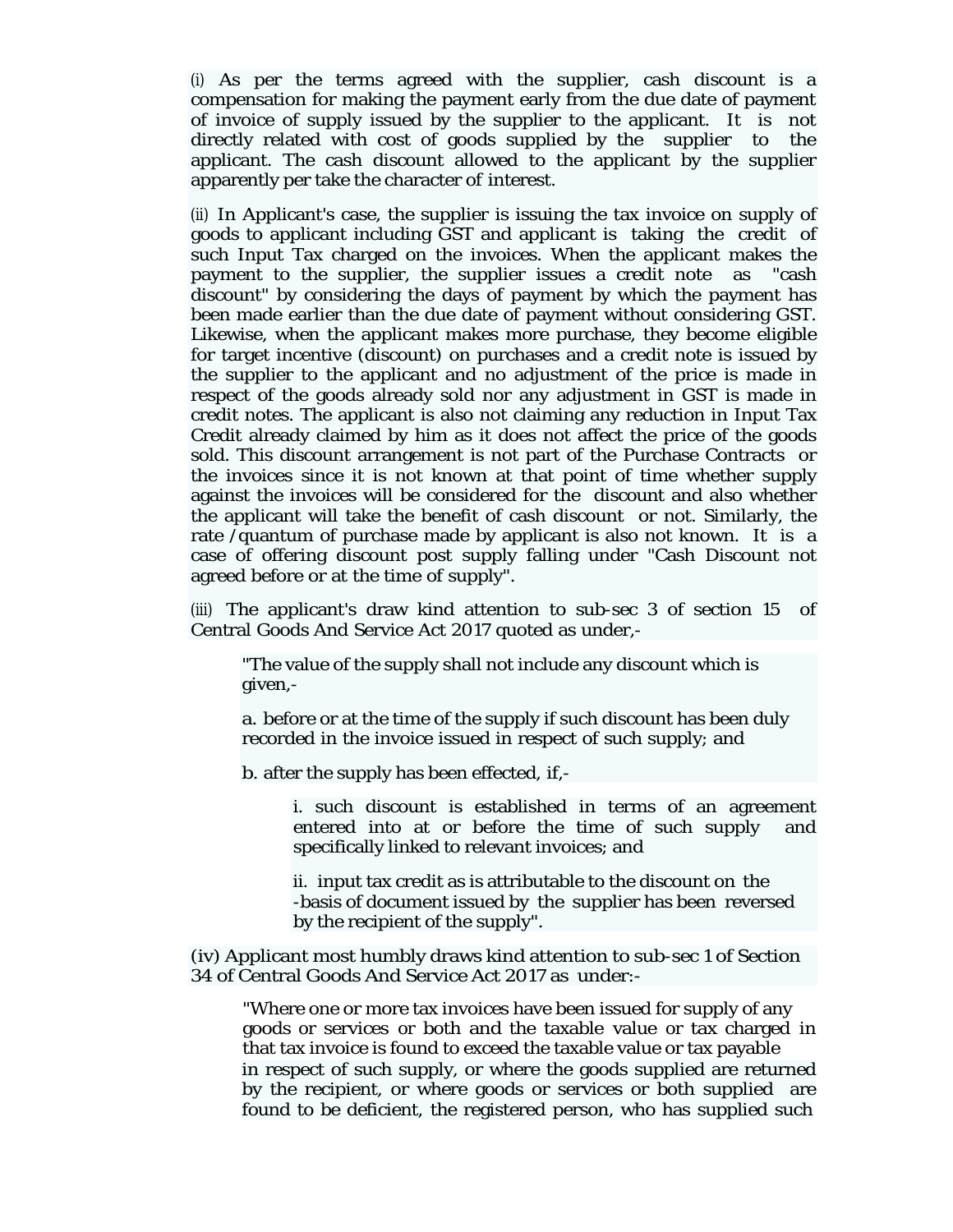goods or services or both, may issue to the recipient one or more credit notes for supplies made in a financial year containing such particulars as may be prescribed."

(v) Applicant submits that the credit note cannot be issued by the supplier which does not satisfy the condition of Sec 15(3) of CGST Act 2017. A question also arises whether the credit note can be issued where the condition of Sec 15(3)(b) of CGST Act is not Satisfied.

(vi) In this case, the quantum of cash discount and incentive were determined and settled post sale, therefore, no credit note in terms of Sec 34(1) of CGST Act can be issued. It means no amount of cash discount/ target incentive will be reduced from the value of supply under Sec 15 of CGST Act.

(vii) Furthermore, when credit note in terms of Section 34(1) cannot be issued for cash discount/ target incentive, still credit note can be issued in other forms. The answer to the said question has remained no more res integra in light of Circular No 92/11/2019-GST. The relevant provision of Circular No 92/11/2019-GST is reproduced for further reference:-

"D. Secondary Discounts

i. These are the discounts which are not known at the time of supply or are offered after the supply is already over. For example, M/s A supplies 10000 packets of biscuits to M/s B at Rs. 10/- per packet. Afterwards M/s A re-values it at Rs. 9/- per packet. Subsequently, M/s A issues credit note to M/s B for Rs. 1/- per pocket,

ii. The provisions of sub-section (1) of section 34 of the said Act provides as under:

"Where one or more tax invoices have been issued for supply of any goods or services or both and the taxable value or tax charged in that tax invoice is found to exceed the taxable value or tax payable in respect of such supply, or where the goods supplied are returned by the recipient, or where goods or services or both supplied are found to be deficient, the registered person, who has supplied such goods or services or both, may issue to the recipient one or more credit notes for supplies made in a financial year containing such particulars as may be prescribed."

iii. Representations have been received from the trade and industry that whether credit notes(s) under sub-section (1) of section 34 of the said Act can be issued in such cases even if the conditions laid down in clause (b) of sub-section (3) of section 15 of the said Act are not satisfied. It is hereby clarified that financial / commercial credit note(s) can be issued by the supplier even if the conditions mentioned in clause (b) of sub-section (3) of section 15 of the said Act are not satisfied. In other words, credit note(s) can be issued as a commercial transaction between the two contracting parties.

iv. It is further clarified that such secondary discounts shall not be excluded while determining the value of supply as such discounts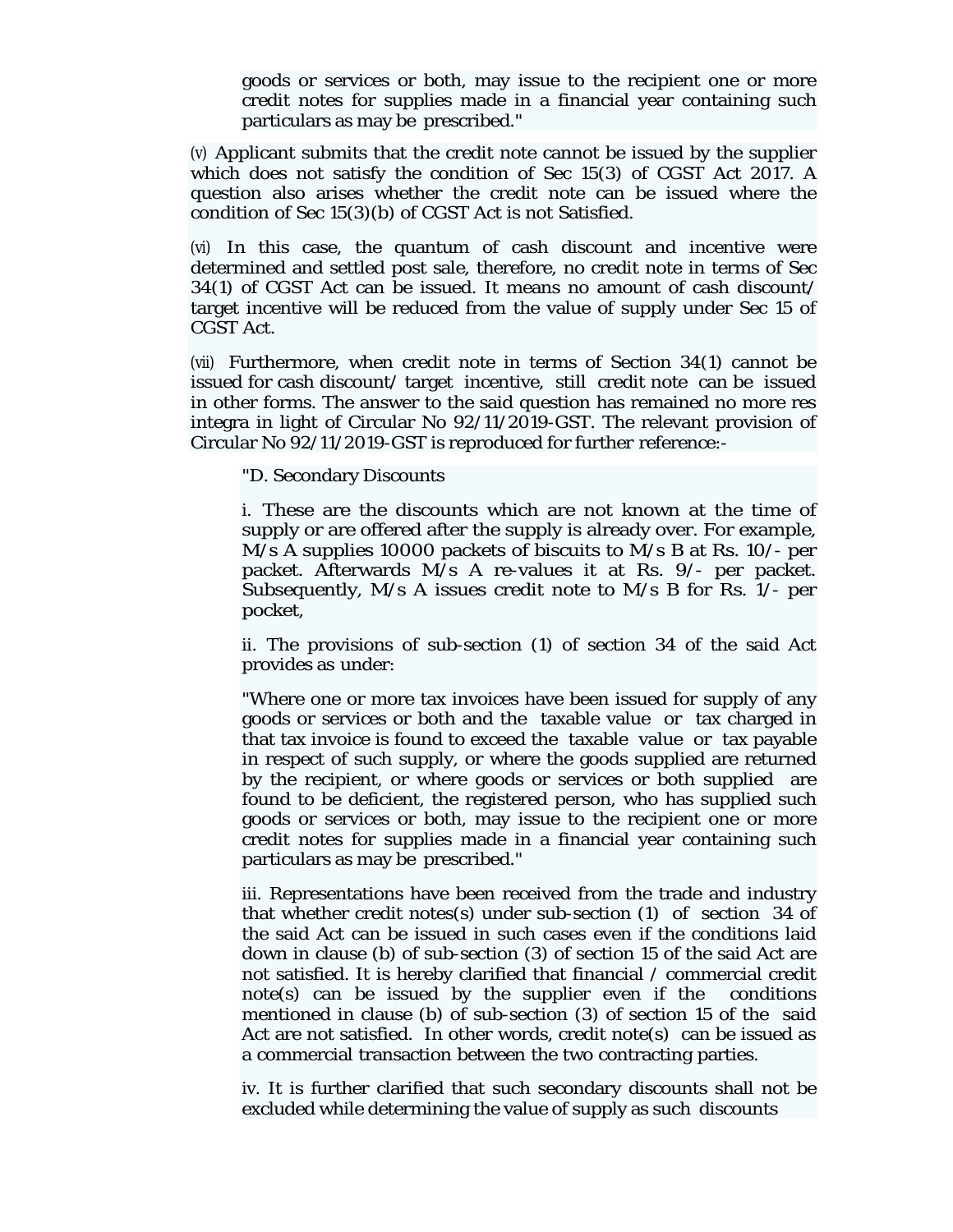are not known at the time of supply and the conditions laid down in clause (b) of sub-section (3) of section 15 of the said Act are not satisfied.

v. In other words, value of supply shall not include any discount by way of issuance of credit note(s) as explained above in para  $2 \text{ (D)(iii)}$ or by any other means, except in cases where the provisions contained in clause (b)of sub-section (3) of section 15 of the said Act are satisfied.

vi. There is no impact on availability or otherwise of ITC in the hands of supplier in this case."

(viii) The circular has categorically denied deduction of any discount which does not satisfy the condition contained in clause (b) of sub sec 3 of Sec 15 of CGST Act. In this case, since terms are settled post sales therefore, these credit notes will not be qualified as credit note issued under Sec 34(1) of the CGST Act. The value of supply will not be reduced and accordingly GST charged on supply will not be reversed.

(ix) The Applicant again draw kind attention to Circular No 92/11/2019- GST which prescribes in it's para D(iii) that where the credit note in terms of Sec 34(1) ibid are not satisfied, credit note in form of financial/ commercial credit notes can be issued. It is pertinent to mention here that in case of financial/ commercial credit notes value of supply will not be reduced under Sec 15(3) ibid and accordingly GST on said credit notes will not be allowed for reversal/ deductions. The relevant is reproduced for ready reference

"It is hereby clarified that financial / commercial credit note(s) can be issued by the supplier even if the conditions mentioned in clause (b) of sub-section (3) of section 15 of the said Act are not satisfied. In other words, credit note(s) can be issued as a commercial transaction between the two contracting parties."

(x) Applicant further fortified his view that in para D (vi) of Circular No 92/11/2019-GST government has specifically concluded that supplier who has issued the financial / commercial credit note will not be required to reduce his tax liability of GST on account of issuance of financial / commercial credit note. This also logically concludes that when supplier is not reversing his liability of GST on supply of goods to the applicant on account of financial / commercial credit note then, the applicant will also not be liable to reverse his Input Tax Credit on purchases from supplier on account of financial / commercial credit note.

(xi) It is also a logical conclusion that when the government has already received the GST levied on 100% sale price by the supplier to the applicant then there is no loss to the exchanger if the applicant also claims the same as ITC without considering the reversal on account of financial / commercial credit note.

(xii) At this conjunction, applicant most respectfully draw your kind attention to the advance ruling pronounced by the Hon'ble Kerala Authority for Advance Ruling, advance ruling no. KER/60/2019 dated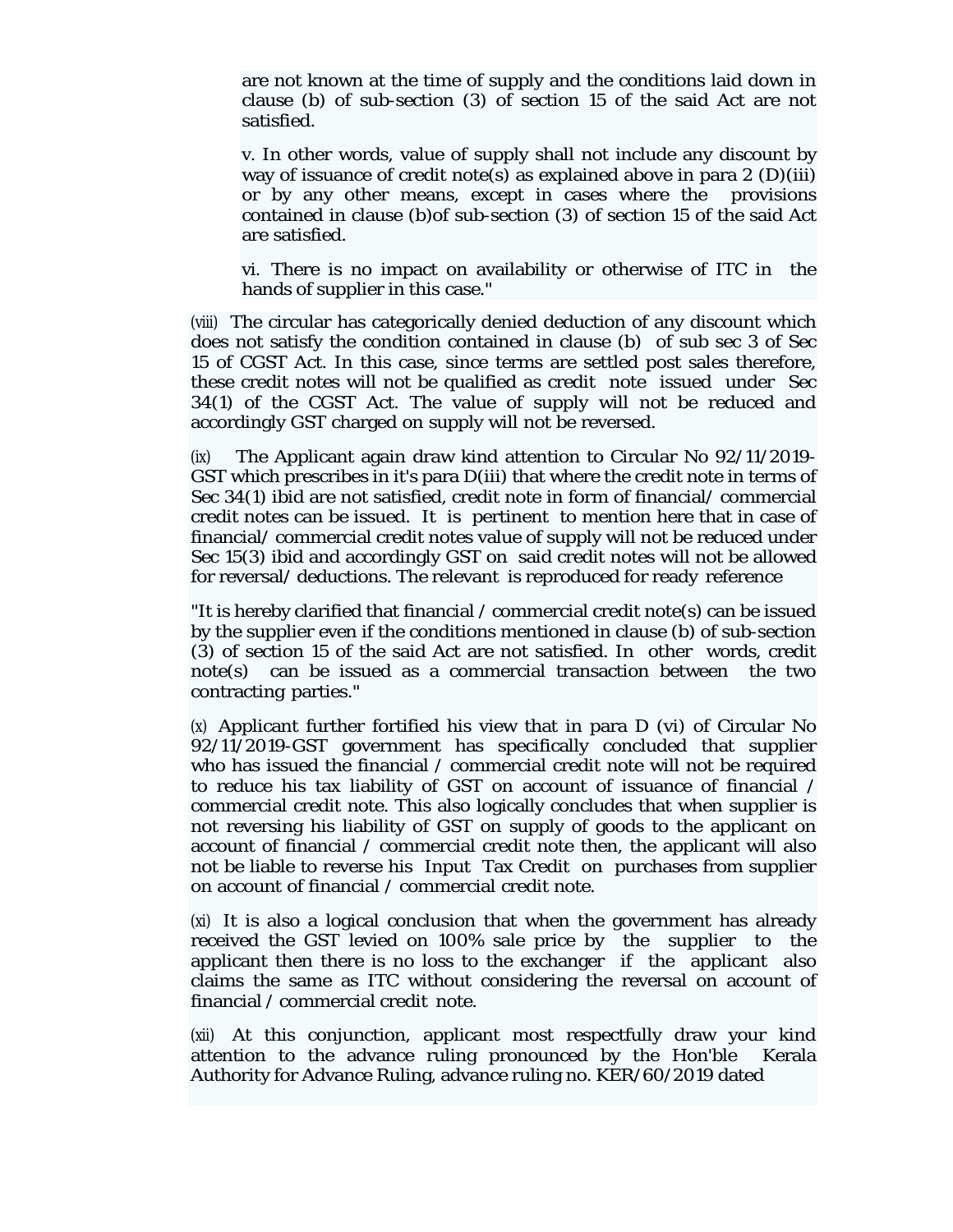06.09.2019 in the case of M/s Santosh Distributors. The relevant issues and ruling pronounced by the Hon'ble Kerala Authority is as under:-

**a. Query:** On the tax liability of the applicant for the transaction mentioned herein and explained as above. The applicant is paying the tax due as per the invoice value issued by the applicant and availing the input credit of GST shown in the inward invoice received by the applicant from the Principal Company or their stock list.

**Argument:** The value of supply is governed by the provisions of section 15 of the CGST Act. The deduction of discounts from the value of taxable supply is subject to the conditions prescribed in subsec(3) of Section 15 ibid. In the case of the applicant the supplier of goods/principal company is issuing commercial credit notes for reimbursement of the scheme discount provided by the applicant to the customer as per the instructions of the supplier. Since the commercial credit notes issued by the supplier/ principal company do not satisfy the conditions prescribed in Section 15(3) ibdi; the supplier is not eligible to reduce the original tax liability. As the supplier of goods is not reducing the original tax liability the applicant will be eligible to avail the credit of the tax paid as per the invoice of the supplier subject to payment of the value of the supply as reduced by the commercial credit notes plus the amount of original tax charged by the supplier. In other words, the applicant will not be required to reverse proportionate input tax credit.

**Ruling:** The applicant/distributor is eligible to avail ITC shown in the inward invoice received by him from the supplier of goods/ principal company.

**b. Query:** Whether the amount shown in the Commercial Credit note issued to the applicant by the principal company attracts proportionate reversal of ITC.

**Ruling:** The supplier of goods/ principal company issuing the commercial credit note is not eligible to reduce his original tax liability and hence the recipient/ applicant will not be liable to reverse ITC attributable to the commercial credit notes received by him from the supplier.

(xiii) The applicant would now further draw your kind attention to the third proviso of Section 16(2) of the CGST Act which states that:

"Provided further that where a recipient fails to pay to the supplier of goods or services or both, other than the supplies on which tax is payable on reverse charge basis, the amount towards the value of supply along with tax payable thereon within a period of one hundred and eighty days from the date of issue of invoice by the supplier, an amount equal to the input tax credit availed by the recipient shall be added to his output tax liability, along with interest thereon, in such manner as may be prescribed."

(xiv) In the present context a question may arise whether the amount of the commercial credit note on account of cash discount/ target incentive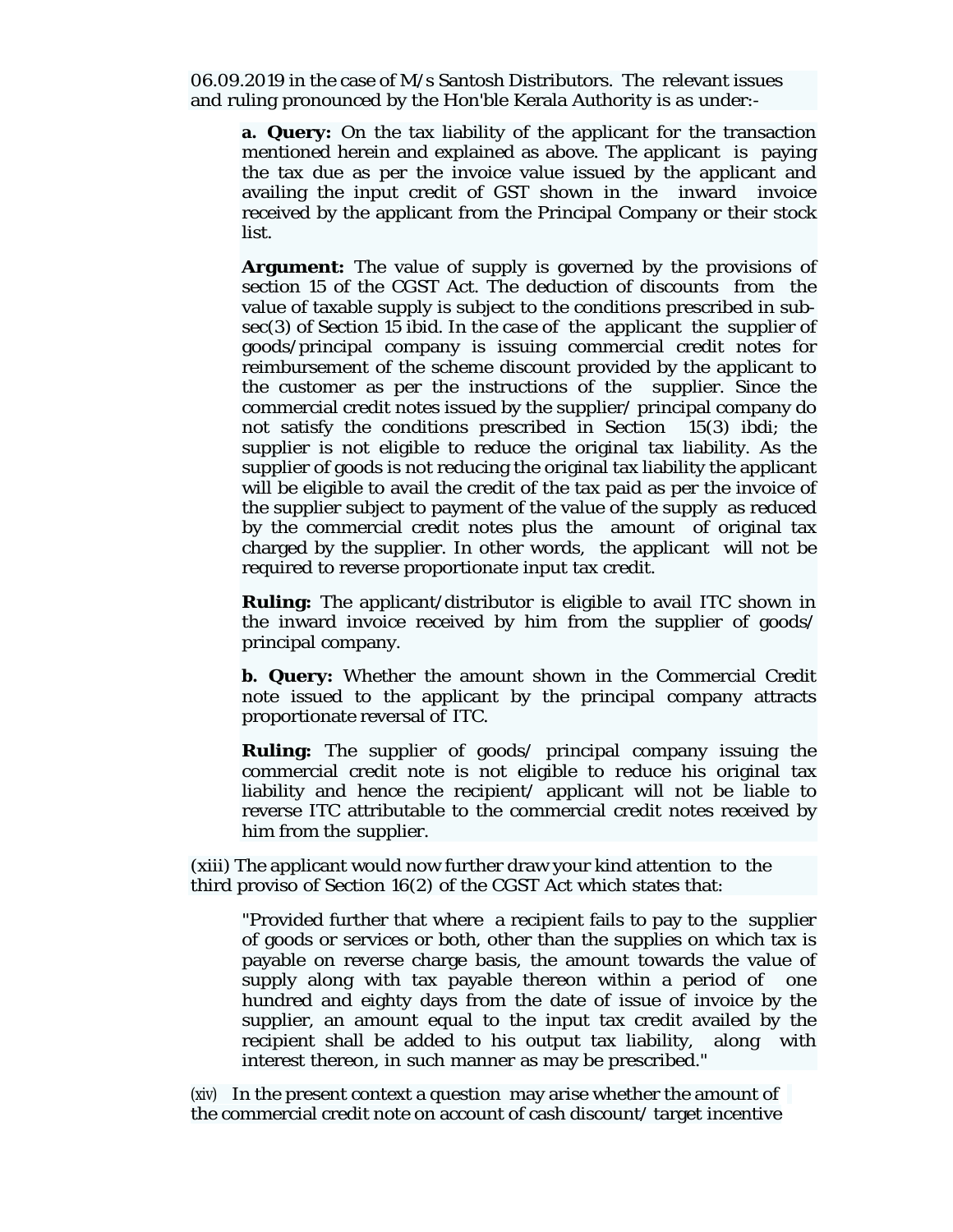provided by the supplier to the applicant will be considered as failure on behalf of applicant for payment of invoices to the extent of amount of commercial credit note. Therefore, applicant will be required to reverse the ITC to the extent of credit note of supply received by applicant from the supplier.

(xv) In our considered view, amount of the credit note on account of credit note/ incentive will be treated as payment/ discharge of dues of the original invoice. In this regard we would like to discuss as under:-

(xv)(1) The term 'failed to pay' or 'payment' has not been defined under the GST Law. In the present context, we can link the word failed to pay as payment of consideration. As per Section 2(31) of the CGST Act 2017,the term "consideration" in relation to the supply of goods or services or both includes:-

(a) any payment made or to be made, whether in money or otherwise, in respect of in response to, or for the inducement of, the supply of goods or services or both, whether by the recipient or by any other person but shall not include any subsidy given by the Central Government or a State Government;

(b) the monetary value of any act or forbearance, in respect of, in response to, or for the inducement of, the supply of goods or services or both, whether by the recipient or by any other person but shall not include any subsidy given by the Central Government or a State Government

Provided that o deposit given in respect of the supply of goods or services or both shall not be considered as payment made for such supply unless the supplier applies such deposit as consideration for the said supply.

The above definition of 'consideration' provides the scope and ambit for modes of payment to the supplier. The definition is so wide that almost no form of payment is excluded. Thus, payment means transfer of any asset to the payee for discharging any obligation arising out of transactions involving goods, service or other legal obligations. Although most commonly used asset for such payment is money, other assets may also be used provided the payee accepts payment by such assets other than money as goods and sufficient discharge of the obligation. In the payer's books of accounts, such transfer will be reported as a reduction in the book value ofthe asset being transferred.

(xv).2. The view of the applicant that amount of the credit note issued on account of cash discount/ target incentives issued by the supplier to applicant will be treated as payment/ discharge of original bill, is further fortified by the answer to the question as replied by GST & Indirect Tax Committee of Institute of Chartered Accountant of India December 2020 edition, book name Practical FAQ's under GST. For ready reference the question and answer are as under QUOTE STARTS: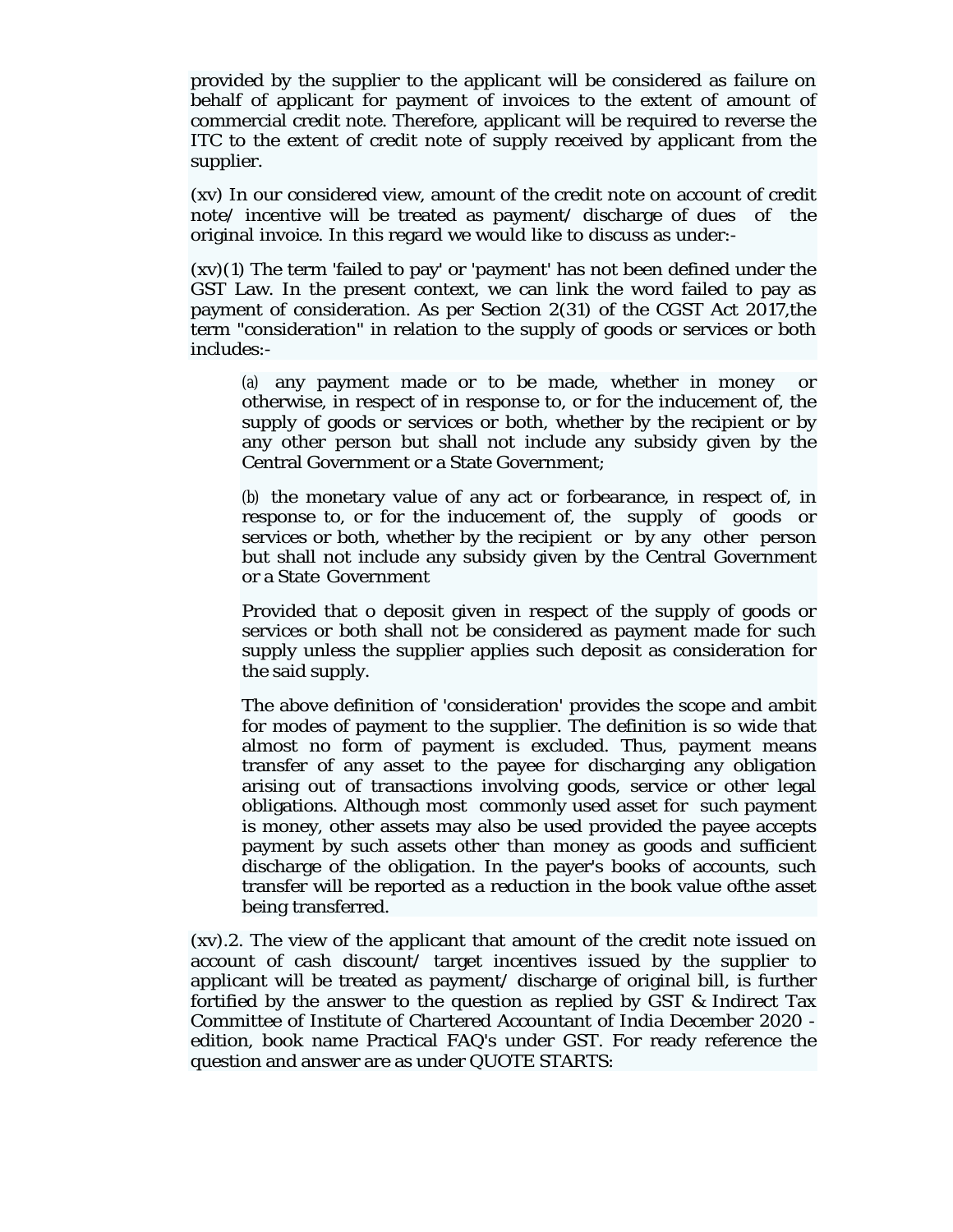# **"Q248. Is it necessary for the recipient to reverse the ITC on discount, which is received by him after the supply has been effected?**

**Ans.** The answer will depend on two conditions:

(a) Whether or not the discount meets the conditions of section 15(3)

(b) (i) of the CGST Act, that is, discount is established as per the agreement entered into at or before the time of supply and specifically linked to relevant invoices.

(b) Credit note issued by the supplier is with GST in terms of section 34 of the CGST Act.

Accordingly, answer is given below considering two possible scenarios (A) and (B):

(A) Discount is as per the agreement entered into at or before the time of supply and specifically linked to relevant invoices, but being passed on after supply has been effected: In this situation, the supplier may issue credit note for the discount amount plus the corresponding tax thereon as the transaction fulfils the conditions of section 15(3) (b) (i) of the CGST Act. Assuming that the credit note is issued with GST within the time line provided under section 34

(2) of the CGST Act, the supplier can exclude the discount from value of supply and also reduce his tax liability. In order to complete the process and enable the supplier to make adjustment in value of supply as well as tax liability, it is necessary for the recipient to reverse ITC on discount, as required under section 15 (3) (b) (ii) of the CGST Act. With such reversal, the tax paid and ITC availed against the same will matchat invoice level between the supplier and recipient. Where the supplier decides not to issue a credit note under section 34 of the CGST Act or is unable to issue the same due to non-satisfaction of any condition under section 34 of the CGST Act, then there would not be any reduction in output tax liability involved for the , supplier. Supplier may issue an accounting / commercial / financial credit note without impact of GST. Further, the recipient would not be liable to reverse the ITC for the reasons provided in Point B below.

(B) Discount not known or agreed at or before the time of supply is given by the supplier post sale due to certain business exigencies which were not considered earlier or where discount cannot be specifically linked to respective Invoices:

In such a situation, the supplier can issue credit note for the discount amount, generally referred to as financial or commercial credit note, but since the requirements of section 15 (3) (b) of CGST Act are not met, the supplier cannot reduce the discount from the value of supply and accordingly he cannot reduce his corresponding tax liability on discount amount. Thus, what he passes on to the recipient is the credit on the entire value of supply before discount. This position is as noted and clarified at point D "Secondary Discounts" of CIR 92. Here, the recipient pays to supplier basic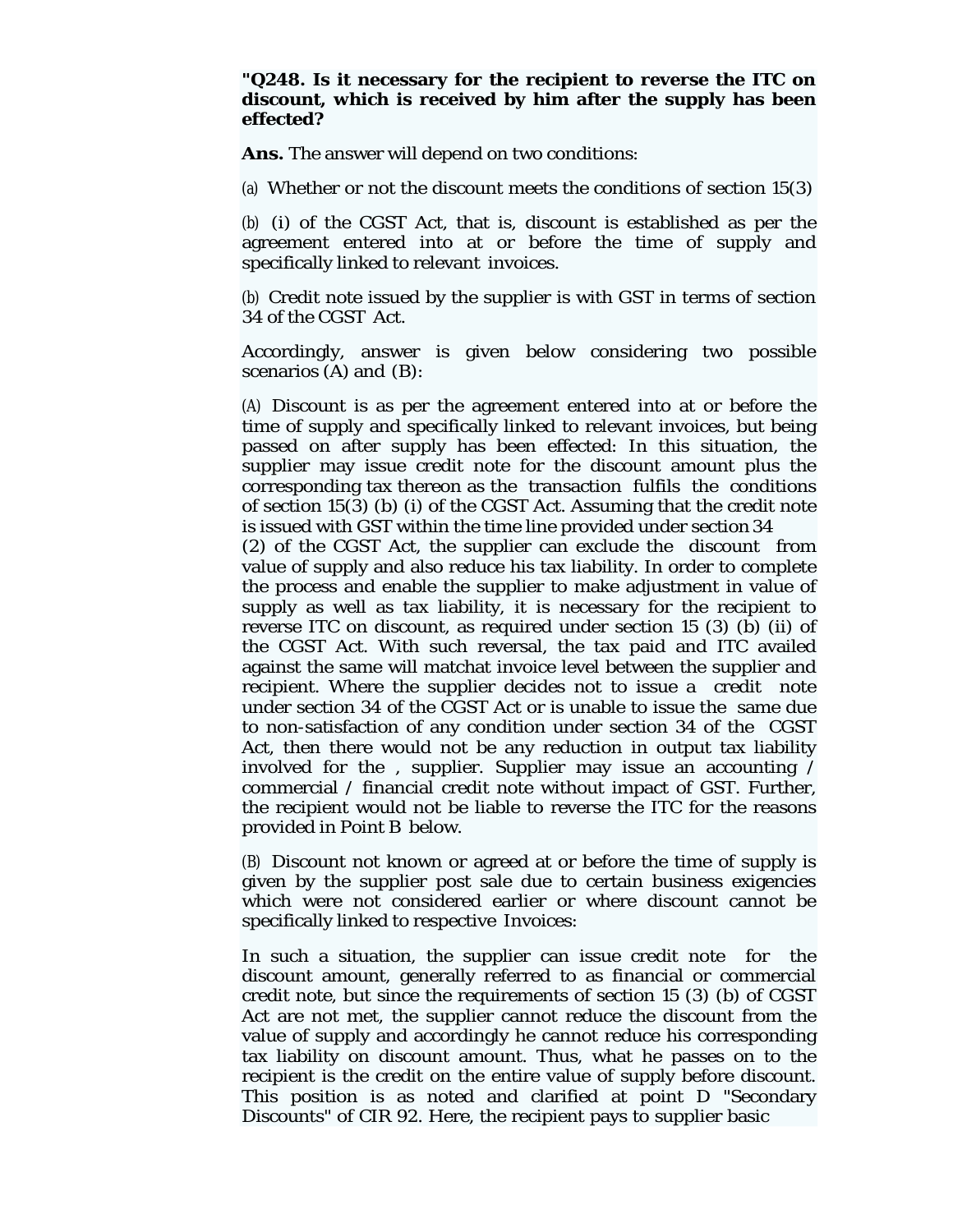amount plus tax as initially invoiced as reduced by the secondary discount provided at a later stage. The only provision which links the eligibility of ITC with the payment of consideration to the supplier is proviso to section 16(2) of the CGST Act read with Rule 37 of the CGST Rules. Failure to pay to the supplier within 180 days from the date of issue of invoice entails reversal of ITC taken earlier as per the said provisions. However, non-payment due to the reduction in the value of supply should not be equated with failure to pay. Only then one can state that reversal of ITC would not be attracted if credit note is received without GST by any recipient of supply. This provision has been discussed below:

1. Failure to pay should ideally arise in a situation where there is a requirement to pay in the first place. On issuance of an accounting/ financial/ commercial credit note by the supplier, there is an acknowledgement by the supplier himself that there is no further requirement of payment. Where no payment is required, there cannot be a failure to pay.

2. Further, the payment required is towards the value. Through the credit note, the value which is required to be paid itself decreases. There is no further obligation of payment and the recipient stands discharged once he makes the payment net of the credit note. No reversal of ITC should be made in such a situation.

3. 'Failure to pay' is due to inaction by the recipient where they are unable to perform the positive activity of having made the payment within the specified time limit. However, when the credit note is received which dispenses with the requirement of having to make further payment, no further action is required by the recipient to the extent of the value of credit note. when no action is required, there cannot be any inaction on the part of the recipient. The recipient should not be penalized when there is no failure or inaction. Therefore, there should not be any reversal of ITC.

4. Payment is also considered to have been made through book entry. There is no requirement of having a monetary consideration in each and every case. When the supplier's obligations are completed through a book entry, that itself can be considered as equivalent to payment. Where there are no pending obligations, there cannot be a failure to pay on the part of the recipient.

5. The mechanism of payment can be through netting of the payables and receivables. What is required to be paid is to be set off partly against receivables in the form of credit note from the point of view of the recipient. After this set off happens and the balance payment is made, both the parties are relieved of their obligations. Thereby the payment is already considered to have been made. As a result, failure to pay cannot arise in such a situation.

6. Raising of the credit note is a unilateral action by the supplier. It is the prerogative of the supplier whether to raise a credit note within the GST law or a financial credit note without GST. Where due to no fault of the recipient, he has no option but to simply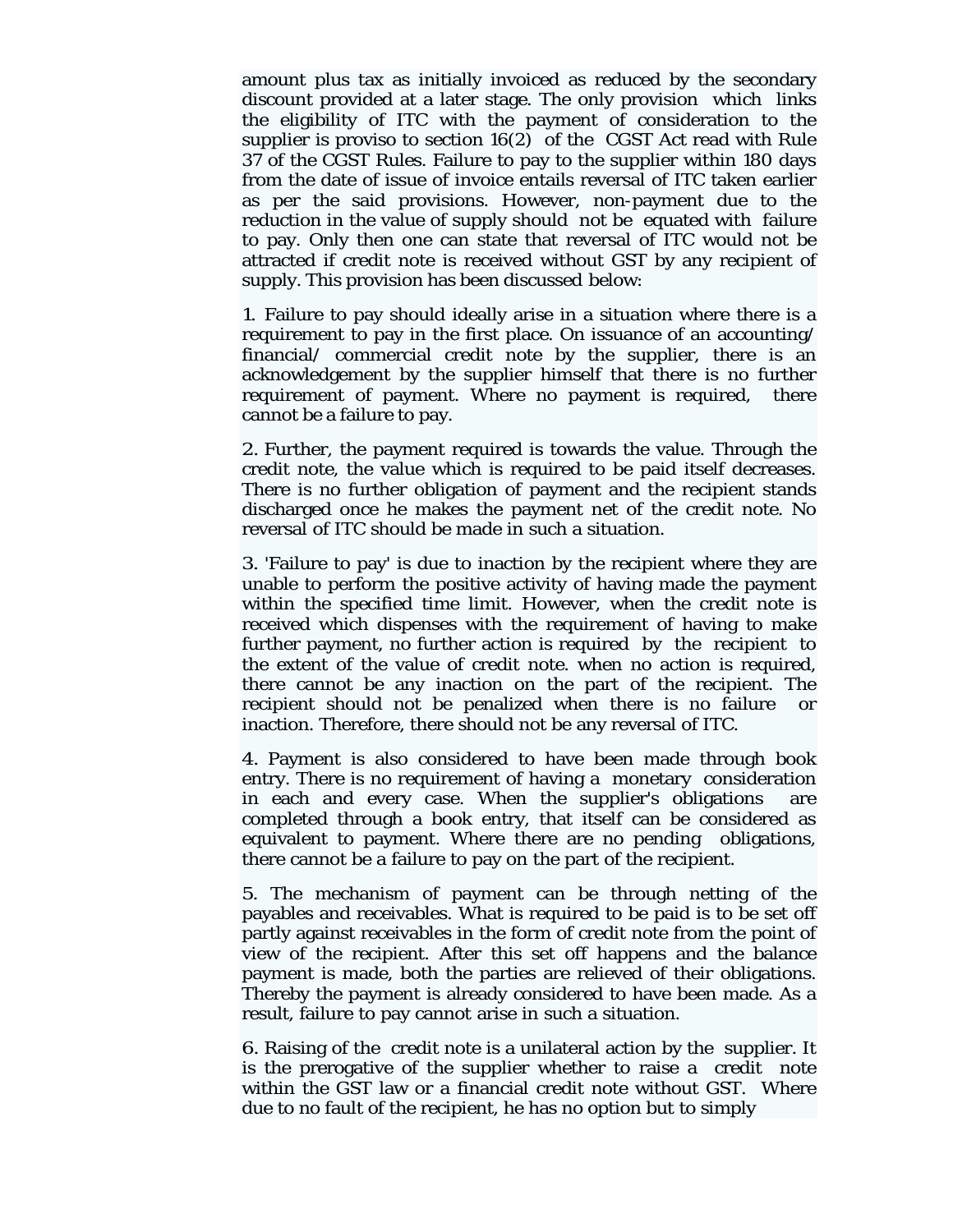accept the credit note raised by the supplier, there should not be any penalty leviable on such recipient. Thereby, no reversal of ITC should be made by the recipient.

7. Financial credit notes are subject to mutual dealings between the supplier and the recipient. There should not be any losses to any of the parties due to such dealings in B2B transactions. However, in this pure business transaction, there can be a loss to the recipient if the full amount paid as tax is not allowed as credit.

8. Allowance of credit on the undiscounted value without any reversal of ITC due to financial credit note is a revenue neutral exercise. This is because when the original supply had occurred, the complete ITC was availed by the recipient. At the time of reduction of the original value, if there is no reversal of output tax liability, ITC should not be reversed either. In this situation, no loss is caused either to the Government or the taxable person. However, where the ITC is to be reversed by the recipient, it results in a loss proportionate to the value of credit note as the output tax liability had already been paid in full by the supplier. A simple business decision of giving credit note without GST due to any reason should not cause any loss to any person in the credit chain.

9. Reference may be made to Circular No.122/03/2010 dated 30.04.2010 issued under the erstwhile law in the context of CCR 2004in respect of services and also Circular No.877/15/ 2008 -CX. dated 17.11.2008 regarding reversal of CENVAT Credit, in case of subsequent trade discount or reduction / short payment of value. It is clearly provided that payment through debit in books of accounts should also be construed as payment. Further, it goes on to explain that where the settled payment by the recipient is less than the amount shown in the original invoice, the invoice would stand amended to that extent. It finally says that the credit would be equivalent to the amount paid as tax. Though issued under earlier Acts, the circulars have persuasive value and they support the view that taxes paid and not subsequently reduced would be fully available to the recipient as credit.

10. Circular No.105/24/2019 - GST dated 28.06.2019, at para 5 provides:-

"the dealer will not be required to reverse ITC attributable to the tax already paid on such post -sale discount received by him through issuance of financial /commercial credit notes by the supplier of goods --------- as long as the dealer pays the value of supply as reduced after adjusting the amount of post- sale discount plus the amount of original tax charged by the supplier".

Though this Circular has been withdrawn by the Board ab-initio vide Circular No.112/31/2019 - GST dated 03.10.2019, in view of representations received expressing apprehensions on the implication (of other) clarifications given therein relating to treatment of secondary or post sale discounts, the aforesaid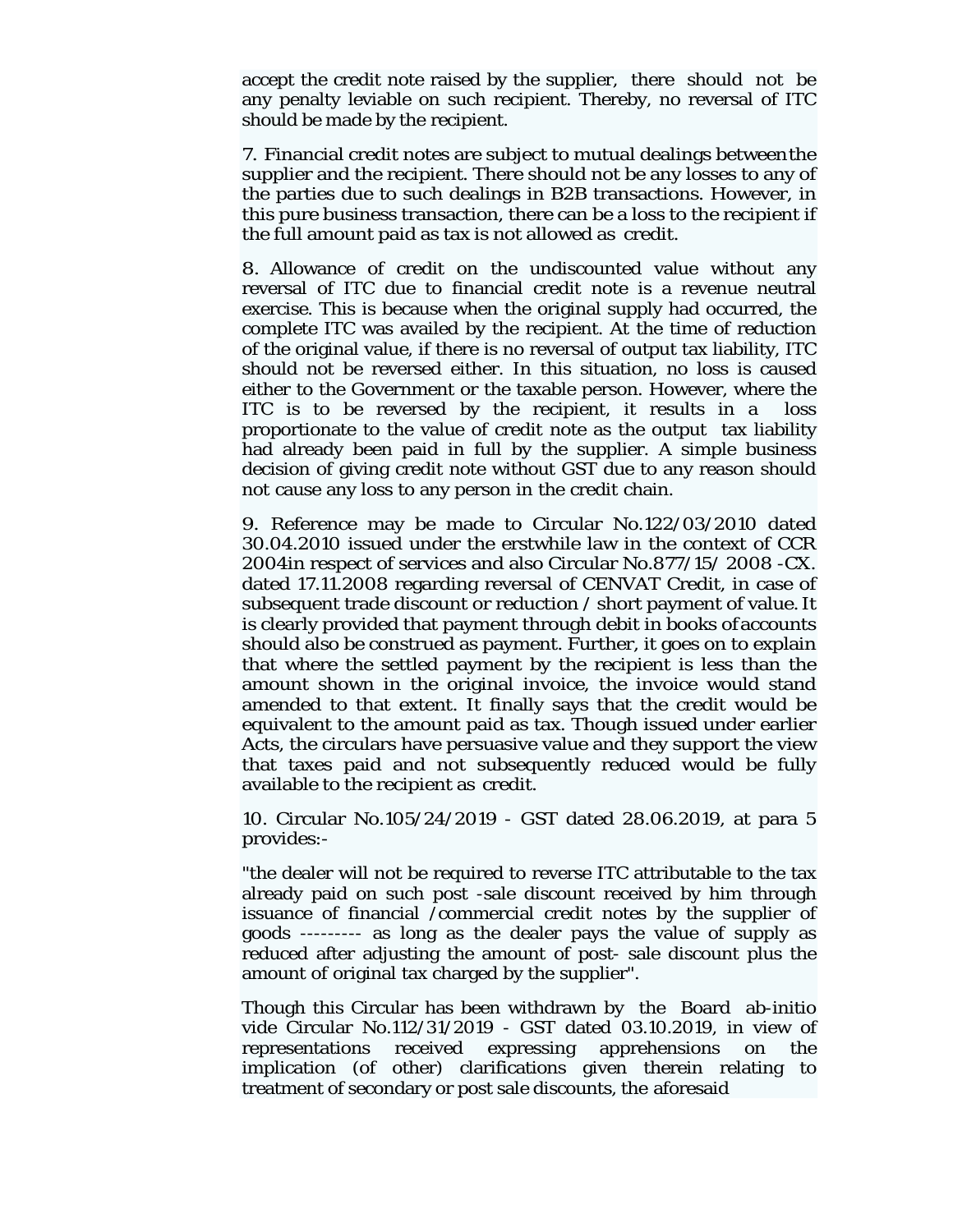clarification adequately amplifies/ clarifies thinking on the part of Board that reversal of credit is not required in such cases.

From the above, it can fairly be said that where credit note is received without GST, it is not necessary for the recipient to reverse ITC attributable to the value of discount."

(xvi) The applicant further draws your kind attention to the ruling of hon'ble AAR West Bengal in Re: M/s Senco Gold Ltd [2019(5) TMI 701] which ruled out as:

"The Applicant can pay the consideration for inward supplies by way of setting off book debt. The GST Act and rules made there under does not restrict the recipient from claiming the input tax credit when consideration is paid through book adjustment, subject to the conditions and restrictions as may be prescribed and, in the manner, specified in Sections 16 and 49 of the GST Act"

(xvii) From the above case it is cleared that applicant is not barred from claiming input tax credit when consideration is paid through book adjustment. Therefore, when a commercial credit note is issued by the supplier to the applicant and his account is adjusted in the books, it will suffice as 'payment' made by the recipient and no ITC reversal is required to be done by the recipient.

(xviii) Assessee further draw your kind attention to the advance ruling advanced by the Hon'ble Authority of Advance Ruling Karnataka in the case of M/s Kwality Mobikers Pvt Ltd. Advance ruling no KAR ADRG 76/2018 dated 24.09.2019. This ruling covers the issues raised by the applicant in this application of advance ruling. The query raised and ruling advanced by the authority as under:-

| <b>SNO</b> | <b>QUERY</b>                                                    | <b>RULING</b>                                                                                                                                                                                                                      |
|------------|-----------------------------------------------------------------|------------------------------------------------------------------------------------------------------------------------------------------------------------------------------------------------------------------------------------|
| 1.         | for GST? If yes, under which credit note without<br>HSN/SAC?    | Whether volume discount The volume discount received<br>received on purchases is liable on purchases in the form of<br>any<br>adjustment of GST is not liable<br>for GST.                                                          |
| 2.         | which HSN/SAC?                                                  | Whether volume discount The volume discount received<br>received on retail (on sale) is on retail (on sale) in the form<br>liable for GST? If yes, under of credit note without any<br>adjustment of GST is not liable<br>for GST. |
| 3.         | Whether company has to issue<br>taxable invoice to this effect? | Since the amount received in<br>the form of credit note is<br>actually a discount and not a<br>supply by the applicant to the<br>authorized supplier, the<br>applicant need not issue tax<br>invoice for this transaction.         |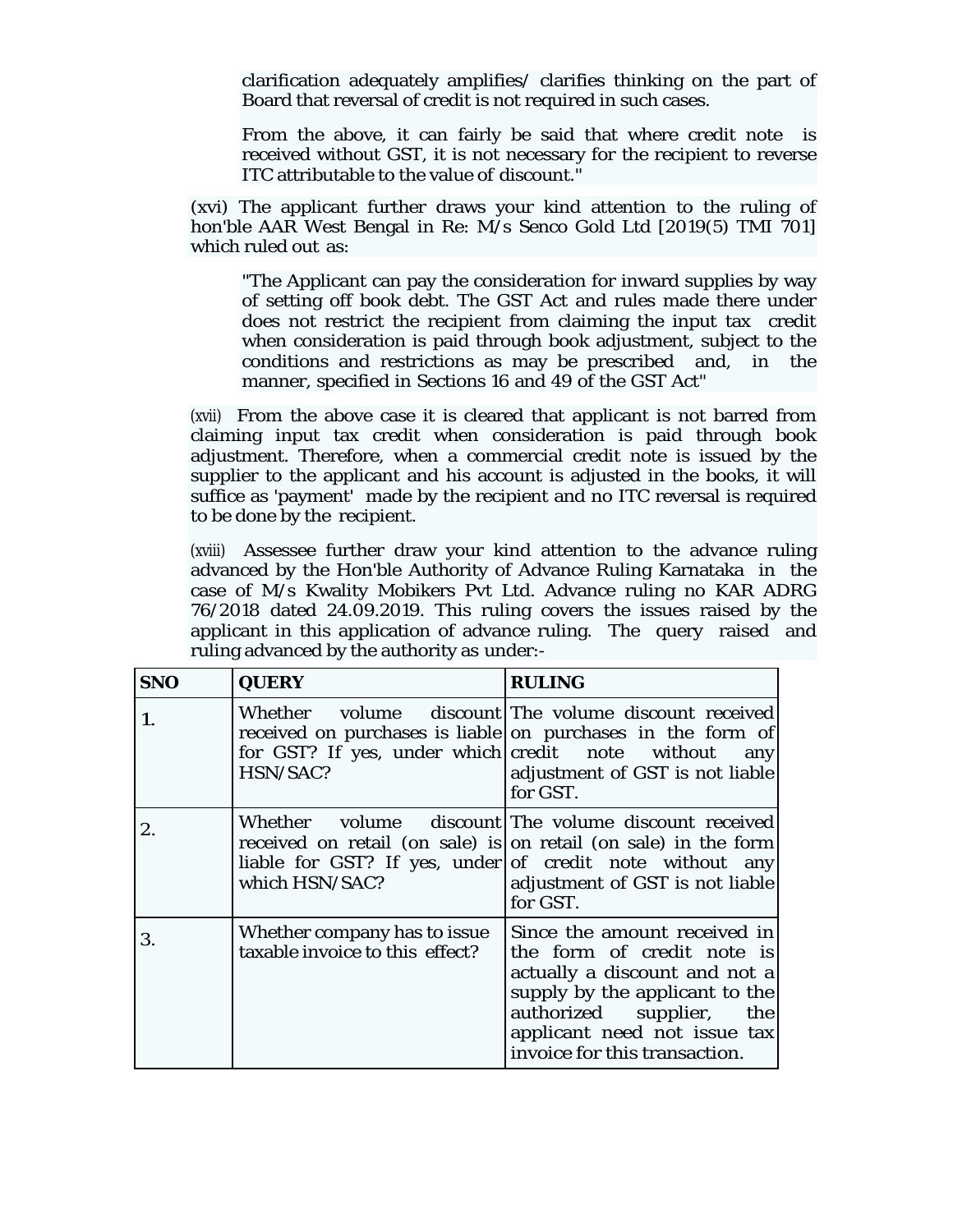(xix) In light of the above facts of case, legal proposition and various rulings issued by the Authorities of Advance Ruling, applicant is of considered view that:-

a. ITC should not be reversed by the applicant on account of credit note issued by the supplier to the applicant on account of cash discount/ target incentives without adjustment of GST.

b. The commercial credit note received by the applicant from the supplier without adjustment of GST on account of cash discount/ target incentives should not be treated as separate supply and accordingly no GST is leviable as output supply.

### **4. QUESTION RAISED BEFORE THE AUTHORITY -**

The applicant is soliciting an advance ruling on the following issues/ ambiguities with regard to the applicability of GST provisions: -

(i) Whether the applicant can avail the Input Tax Credit of the full GST charged on invoice of the supply or a proportionate reversal of the same is required in case of post purchase: -

a. Cash discount for early payment of supply invoices(bills) given by the supplier of goods to the applicant without adjustment of GST.

b. Incentive/schemes provided through credit note without adjustment of GST by the supplier to the applicant.

(ii) Whether GST is leviable on cash discount offered by supplier to applicant through credit note without adjustment of GST for making the early payment from the date stipulated for payment of such supply as output supply? If yes, then what is the applicable HSN and rate of GST?

(iii) Whether GST is leviable on incentive/schemes provided through credit note without adjustment of GST by the supplier to the applicant (dealer) as output supply? If yes, then what is the applicable HSN and rate of GST?

### **5. DEPARTMENT'S VIEW POINT-**

The Additional Commissioner(Tech) CGST & Central Excise, Jabalpur has submitted the comments on the question raised by the applicant in their application vide F.No.GEXCOM/TECH/GST/474 dated 22.10.2021 which is produced as under:-

### **"(A) Section 15 of the CGST Act, 2017 defines the Value of Taxable supplies/services made/received under the Act. As per Section 15,**

"(1) The value of a supply of goods or services or both shall be the transaction value, which is the price actually paid or payable for the said supply of goods or services or both where the supplier and the recipient of the supply are not related and the price is the sole consideration for the supply.

(2) The value of supply shall include,-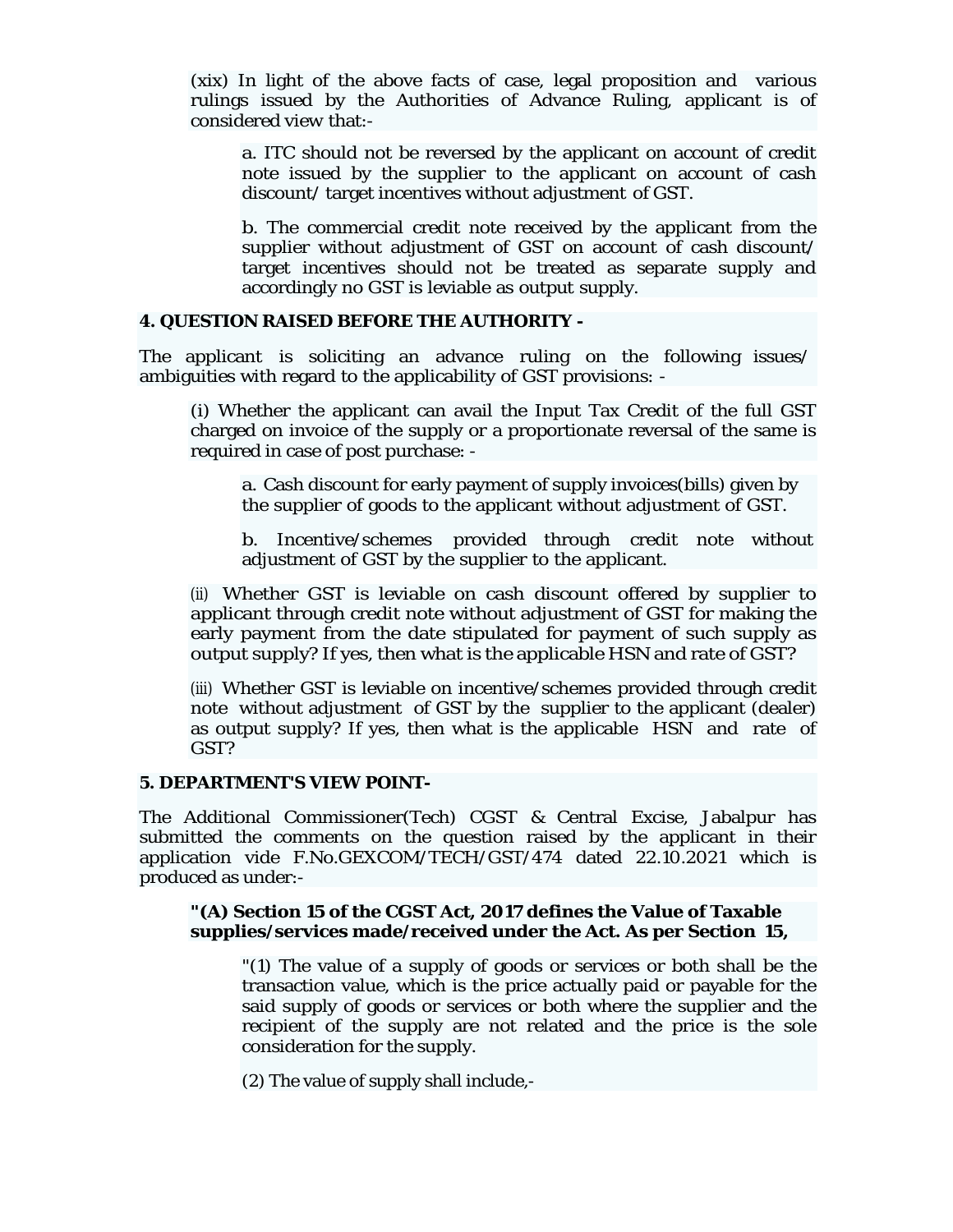(a) any taxes, duties, cesses, fees and charges levied under any law for the time being in force other than this Act, the State Goods and Services Tax Act. the Union Territory Goods and Services Tax Act and the Goods and Services Tax (Compensation to States) Act, if charged separately by the supplier;

(b) any amount that the supplier is liable to pay in relation to such supply but which has been incurred by the recipient of the supply and not included in the price actually paid or payable for the goods or services or both;

(c) incidental expenses, including commission and packing, charged by the supplier to the recipient of a supply and any amount charged for anything done by the supplier in respect of the supply of goods or services or both at the time of, or before delivery of goods or supply of services;

(d) interest or late fee or penalty for delayed payment of any consideration for any supply; and

(e) subsidies directly linked to the price excluding subsidies provided by the Central Government

Explanation.- For the purposes of this subsection, the amount of subsidy shall be included in the value of supply of the supplier who receives the subsidy.

(3) The value of the supply shall not include any discount which is given,-

(a) before or at the time of the supply if such discount has been duty recorded in the invoice issued in respect of such supply: and

(b) after the supply has been effected, if-

(i) such discount is established in terms of an agreement entered into at or before the time of such supply and specifically linked to relevant invoices; and

(ii) input tax credit as is attributable to the discount on the basis of document issued by the supplier has been reversed by the recipient of the supply ............................. "

Therefore for cases where supply has already been effected, such discount given shall be in terms of prior agreement which was entered into between supplier and receiver at or before effecting supply of goods and is specifically linked to relevant invoices. Also, the ITC (as is due on account of such discount given, basis the document issued by the supplier) has to be reversed by the receiver.

(B) Such discount should be document based for it to be not included in Value of supply whether before or after supply takes place. For instances where discount is given before supply is effected such discount is to be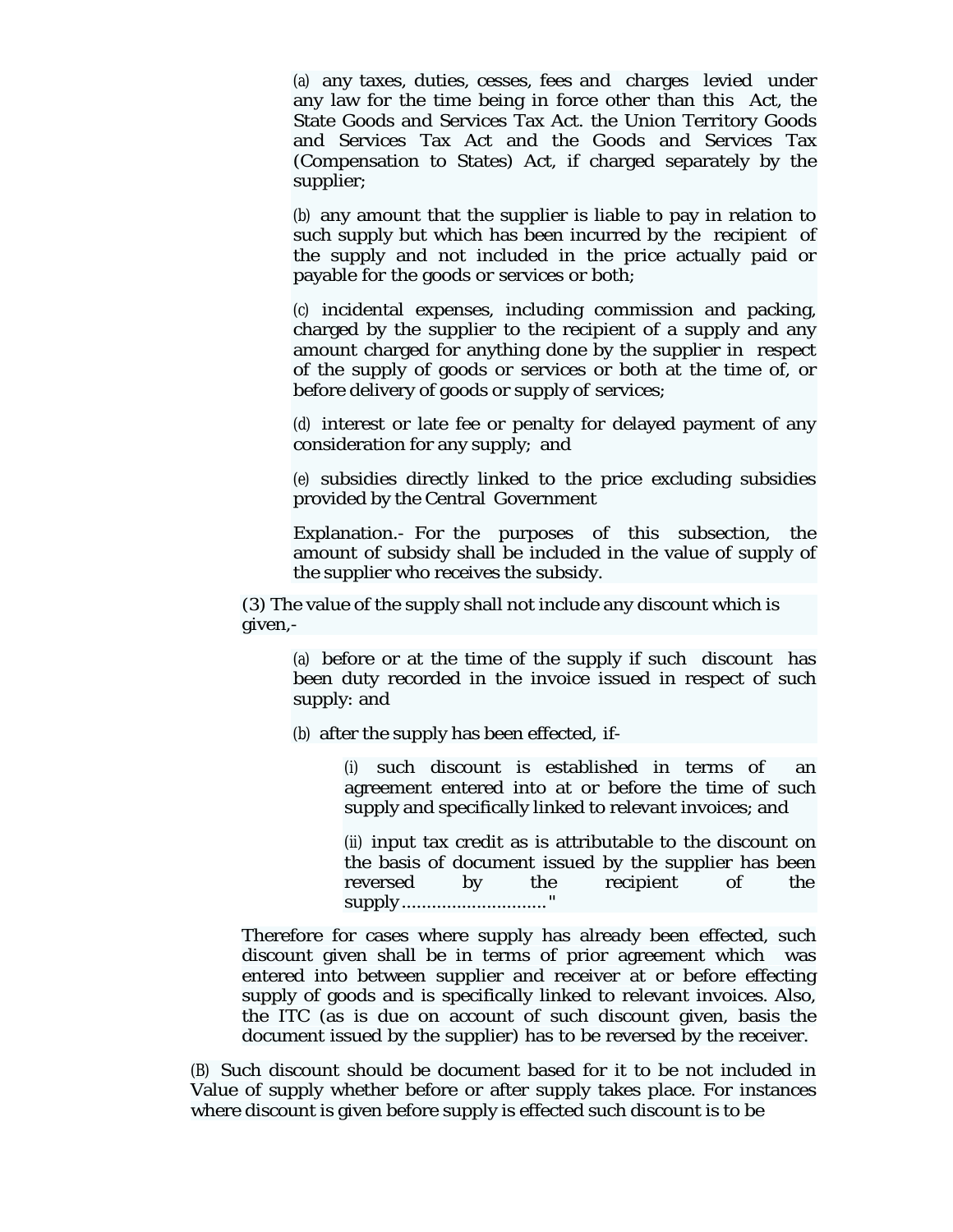mentioned in the Invoices itself. The discount should be clearly and specifically attributable to invoices issued in respect of supplies effected.

(C) Furthermore, in cases involving Post supply discounts the proportionate ITC should also be reversed by the receiver with the relevant GST adjustment taking place at the end of supplier in terms of Section 34 CGST Act, 2017.

(D) in the instant case, as per Section 34 of the CGST Act,2017, it is observed that a supplier can issue a Credit Note under following conditions:-

(a) Where taxable value charged in taxable invoice/s is found to exceed the taxable value or tax payable in respect of such supply, or

(b) Where goods supplied are returned by recipient,

(c) Where goods or services or both supplied are found to be deficient. Also, there is no reduction in output tax liability of supplier, if incidence of tax and interest on such supply has been passed on to any other person. From condition (a) above, it can be construed that if any discount is based on prior agreement between supplier and receiver then supplier can issue a credit note attributable to specific invoices issued in respect of supply made.

(E) Upon reading in consonance with Sec.15(3)(b) of the CGST Act 2017, it is clear that in such a scenario the related ITC attributable to such discount is to be reversed by the recipient and the corresponding GST adjustment to be made at the supplier end. It also becomes pertinent to note that as per Section 34(2) of CGST Act.2017 such credit note issued are to be declared by the supplier in the return for the month in which Credit Note issued within the time limit prescribed therein Thus, for adjustment of GST liability arising out of such discount, issuance of credit note is required by supplier.

(F) Thus, statute itself is amply clear in such cases. It can be gathered from above discussion that:-

a. When supply has been made or at the time of supply, a discount is given basis prior agreement between supplier and recipient then

(i) Supplier issues a credit Note to this effect declaring same in terms of Section 34 of the CGST Act, 2017 in their returns in manner as prescribed, adjusting the GST liability in the course

(ii) The recipient is on the other hand required to reverse the ITC attributable to such discount on the basis of Credit Note issued.

(iii) When Supply is yet to be made or at the time of supply, then, such discount is required to be mentioned on the invoice itself, for it to not to be considered as part of transaction value for determination of Value of supply.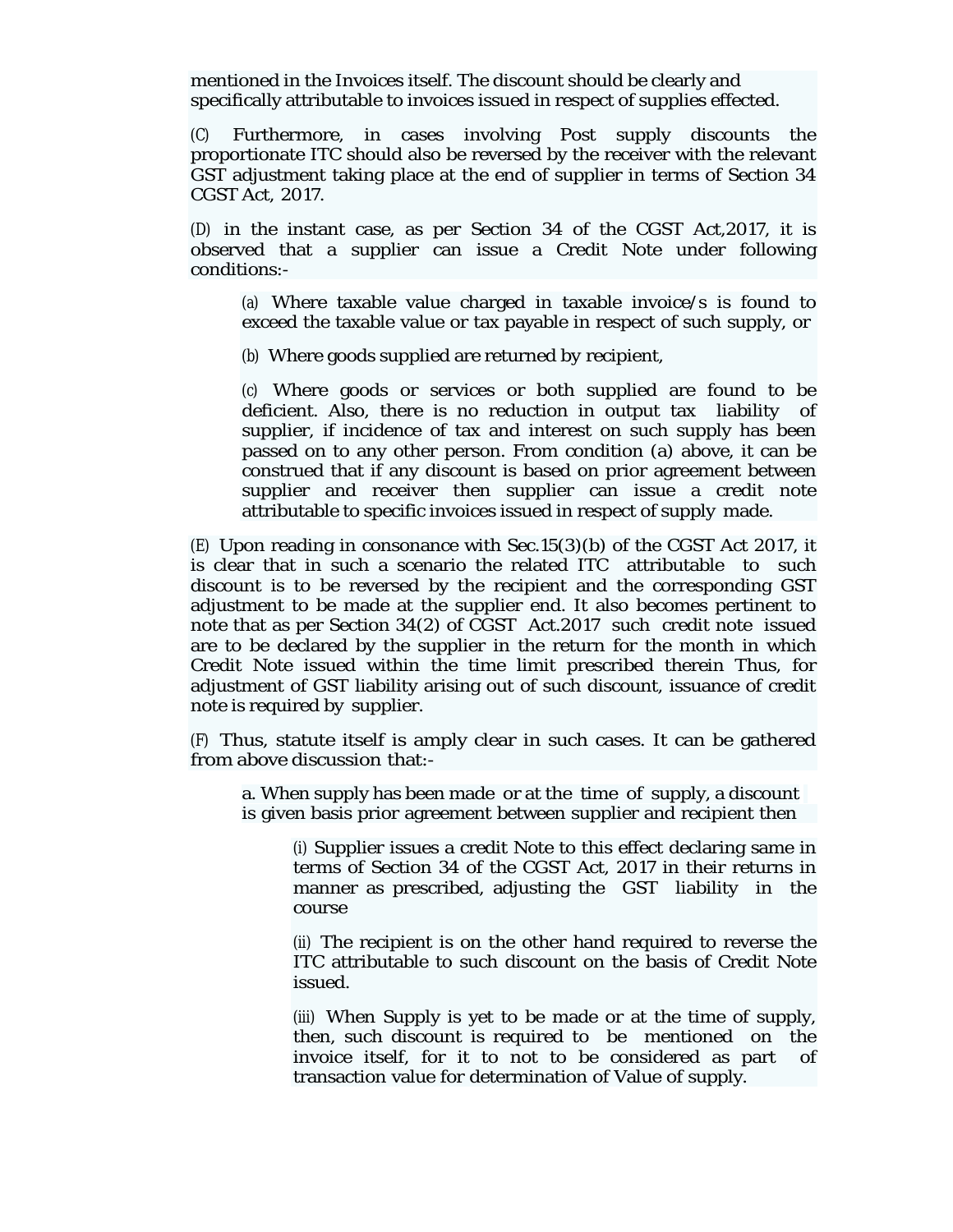(G) In the TNAAR Order No.5/AAR/2019 dated 22.01.2019, where Advance ruling was sought on "Whether the Applicant can avail the Input Tax Credit of the full GST charged on the supply of invoice or a proportionate reversal of the same is required in case of post purchase discount given by the supplier of the goods or services ,

a. the authority has re-iterated the existence of a prior agreement between supplier and recipient for the discount to be allowed and corresponding discounted value as the Value of Supply. If such an agreement is not established then the value of supply is the Undiscounted value mentioned in Invoice in cases of Post sale discount.

b. The relevant observation of the TNAAR in the matter is reproduced for reference "Proviso to Section 16 states that where a recipient fails to pay to the supplier of goods or services or both, the amount towards the value of supply along with tax payable thereon within a period of one hundred and eighty days from the date of issue of invoice by the supplier, an amount equal to the input tax credit availed by the recipient shall be added to his output tax liability, along with interest thereon, and the recipient shall be entitled to avail of the credit of input tax on payment made by him of the amount towards the value of supply of goods or services or both along with tax payable thereon. In the instant case, the value of supply is the full undiscounted value indicated in the tax invoice and the recipient /Applicant only makes payment to the extent of invoice value less the discount thrown up by the C2FO software As per proviso to Section 16, the recipient is entitled to avail the credit of input tax on the payment made by him alone and if any amount is not paid as per the value of supply and the recipient has availed full input tax credit, the same would be added to his output tax liability. Therefore, in the instant case, the Applicant can avail Input Tax Credit only to the extent of the invoice value less the discounts as per C2FO software. If he has availed input tax credit on the full amount, he should reverse the difference amount equal to the discount, to avoid adding to his output liability.

The CBIC, New Delhi has issued Circular No.92/11/2019-GST dated 07.03.2019 regarding "Clarification on various doubts related to treatment of sales promotion schemes under 'GST". This office has no further additions to make than those already made in the said circular in respect of various incentives extended to recipients by suppliers and their treatment under the CGST Act,2017.

If a Credit Note issued does not satisfy the conditions of proviso to Section 15, CGST Act. 2017, the discounts therein also not allowed for exclusion from Value of supply. Accordingly, the value of supply is the undiscounted invoice value with the resultant treatment of ITC already availed by recipient as discussed supra.

(I) The CBIC, New Delhi has issued Circular No. 105/24/2019-GST dated 28.06.2019 regarding 'Clarification on various doubts related to treatment of secondary or post-sales discounts under GST". The Circular makes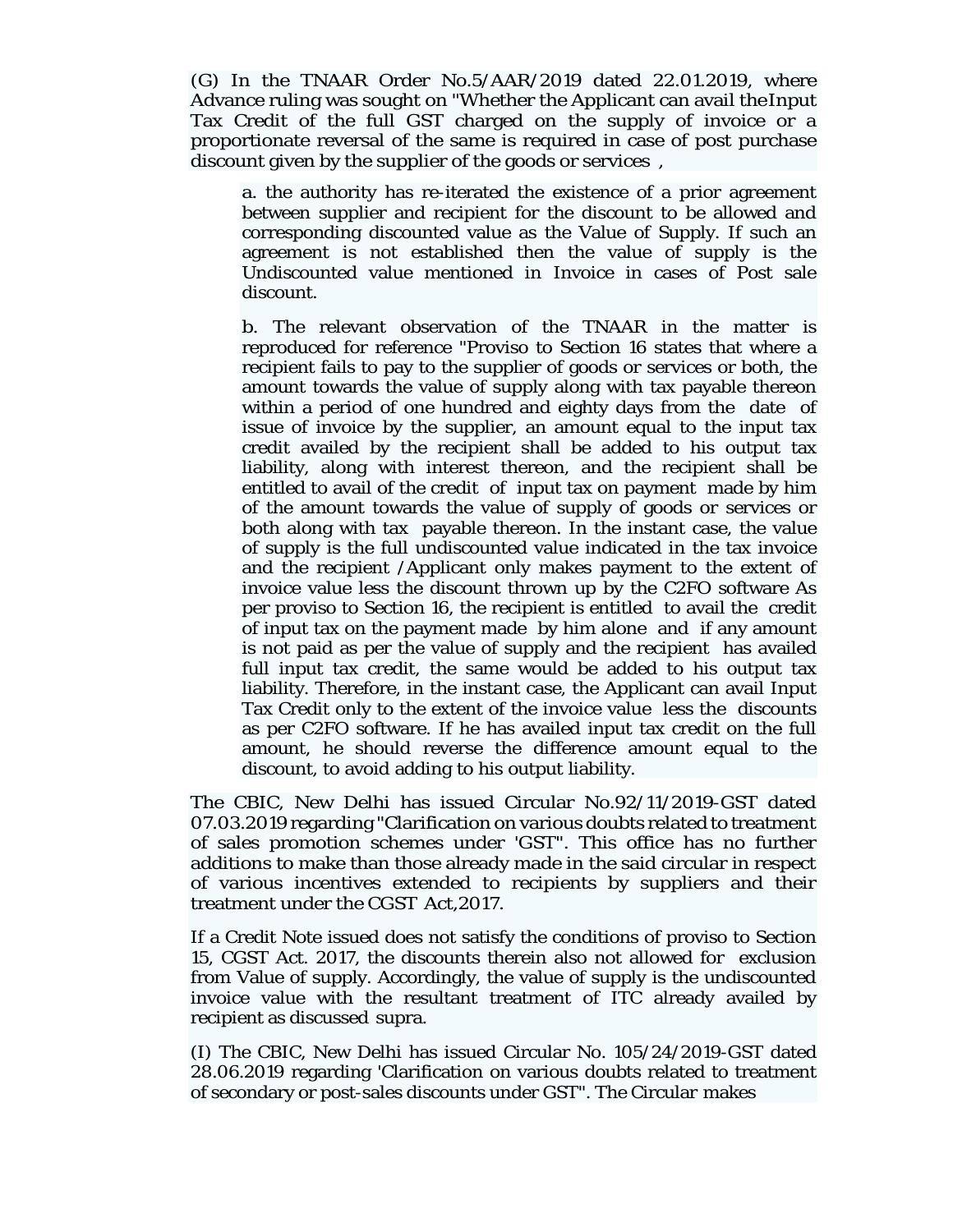clear the GST implications upon secondary or post sale discounts. Relevant portion is reproduced as under:-

"For the purpose of value of supply, post sales discounts are governed by the provisions of clause (b) of sub-section (3) of section 15 of the CGST Act. It is crucial to examine the true nature of discount given by the manufacturer or wholesaler, etc. (hereinafter referred to as 'the supplier of goods") to the dealer. It would be important to examine whether the additional discount is given by the supplier of goods in lieu of consideration for any additional activity / promotional campaign to be undertaken by the dealer.

(iii) It is clarified that if the post-sale discount is given by the supplier of goods to the dealer without any further obligation or action required at the dealer's end, then the post sales discount given by the said supplier will be related to the original supply of goods and it would not be included in the value of supply, in the hands of supplier of goods, subject to the fulfilment of provisions of sub-section (3) of section 15 of the CGST Act. However, if the additional discount given by the supplier of goods to the dealer is the post-sale incentive requiring the dealer to do some act like undertaking special sales drive, advertisement campaign, exhibition etc, then such transaction would be a separate transaction and the additional discount will be the consideration for undertaking such activity and therefore would be in relation to supply of service by dealer to the supplier of goods. The dealer, being supplier of services, would be required to charge applicable GST on the value of such additional discount and the supplier of goods, being recipient of services, will be eligible to claim input tax credit (hereinafter referred to as the "ITC") of the GST so charged by the dealer.

(iv) It is further clarified that if the additional discount is given by the supplier of goods to the dealer to offer a special reduced price by the dealer to the customer to augment the sales volume, then such additional discount would represent the consideration flowing from the supplier of goods to the dealer for the supply made by dealer to the customer. This additional discount as consideration, payable by any person (supplier of goods in this case) would be liable to be added to the consideration payable by the customer, for the purpose of arriving value of supply, in the hands of the dealer, under section 15 of the CGST Act. The customer, if registered, would be eligible to claim ITC of the tax charged by the dealer only to the extent of the tax paid by the said customer to the dealer in view of second proviso to sub-section (2) of section 16 of the CGST Act.

(v). There may be cases where post-sales discount granted by the supplier of goods is not permitted to be excluded from the value of supply in the hands of the said supplier not being in accordance with the provisions contained in sub-section (3) of section 15 of CGST Act. It has already been clarified vide Circular No. 92/11/2019- GST dated 7th March, 2019 that the supplier of goods can issue financial / commercial credit notes in such cases but he will not be eligible to reduce his original tax liability Doubts have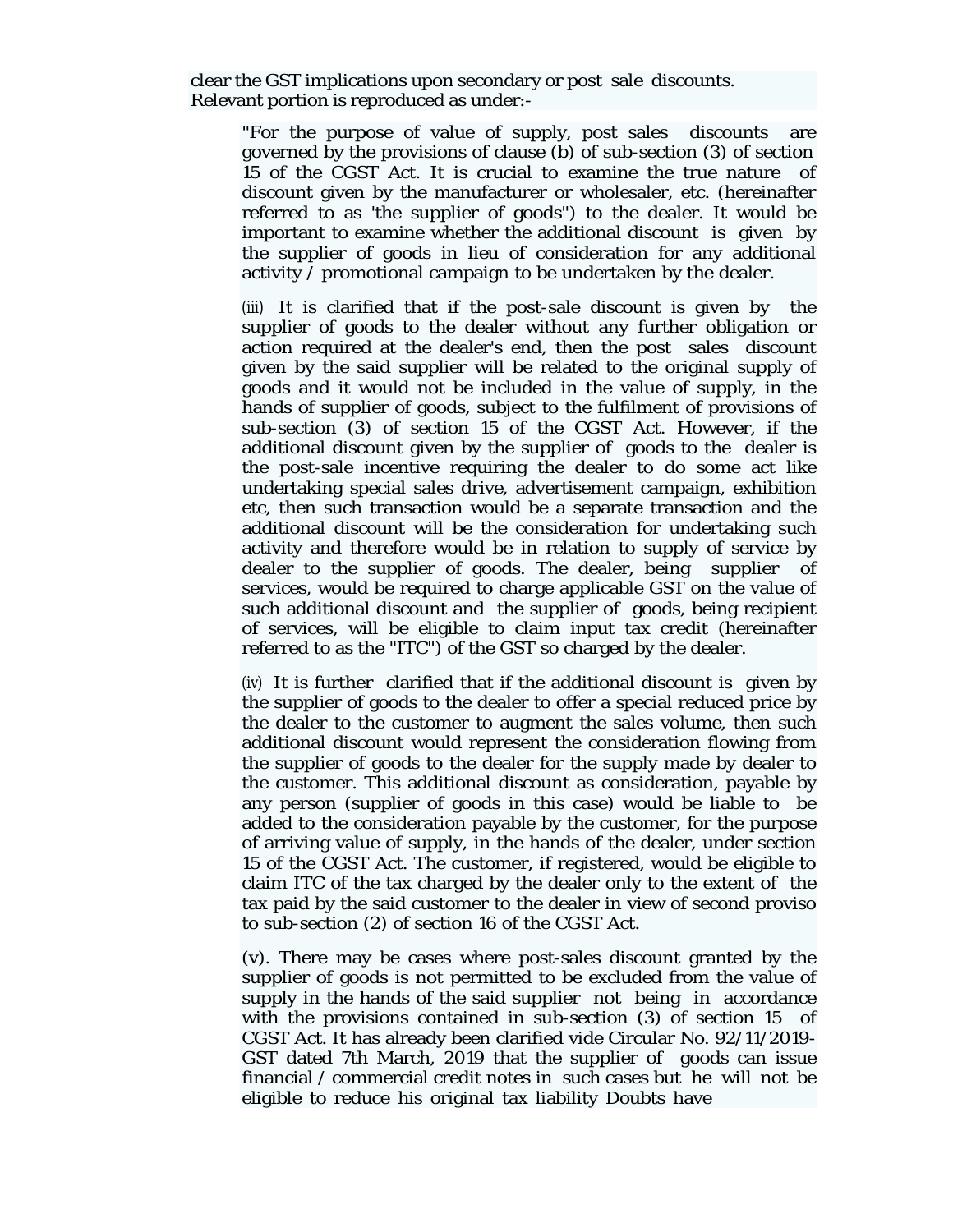been raised as to whether the dealer will be eligible to take ITC of the original amount of tax paid by the supplier of goods or only to the extent of tax payable on value net of amount for which such financial / commercial credit notes have been received by him. It is clarified that the dealer will not be required to reverse ITC attributable to the tax already paid on such post-sale discount received by him through issuance of financial / commercial credit notes by the supplier of goods in view of the provisions contained m second proviso to sub-rule (1) of rule 37 of the CGST Rules read with second proviso to sub-section (2) of section 16 of the CGST Act as long as the dealer pays the value of the supply as reduced after adjusting the amount of post-sale discount in terms of financial / commercial credit notes received by him from the supplier of goods plus the amount of original tax charged by the supplier "

In the instant case, per-se point 3 of Circular No. 105/24/2019-GST dated 28.06.2019. if the post-sale discount is given by the supplier of goods lo the dealer without any further obligation or action required at the dealer's end, then the post sales discount given by the said supplier will be related to the original supply of goods and it would not be included in the value of supply, in the hands of supplier of goods, subject to the fulfillment of provisions of sub-section (3) of section 15 of the CGST Act, the applicant receives cash discount offered by supplier to applicant through credit note without adjustment of GST for making the early payment from the date stipulated for payment of such supply as output supply then Since, there involves no further obligation or action at dealers end, the post sales cash discount would not be included in the value of supply subject to the fulfillment of provisions of subsection (3) of section 15 of the CGST Act.

(J) As per applicant submission at point.4 Annexure-2, " The supplier also offered various schemes, one of them termed as target incentive. The term of target incentive being quoted as under:-

"If any distributor achieves the yearly target then incentive will be given on value sold only " The credit note is issued for this target incentive by the supplier to applicant without considering the GST in the form of commercial credit note."

3. In terms of above submission, it can be inferred that applicant is receiving target incentive from their supplier for achieving the Yearly Target. In this scenario, it is also pertinent to note that the credit note in above condition are being issued after sale has taken place. In the circumstances this office is of the view that the plea of the applicant may be accepted subject to fulfillment of conditions prescribed in Section 15(3) of the CGST Act. 2017 and instructions issued by CBIC on this issue "

### **6. RECORD OF PERSONAL HEARING -**

As requested by the party the personal hearing was held through virtual mode. The applicant in the P.H. has reiterated his stand as submitted by them for filing of appeal.

## **7. DISCUSSIONS AND FINDINGS -**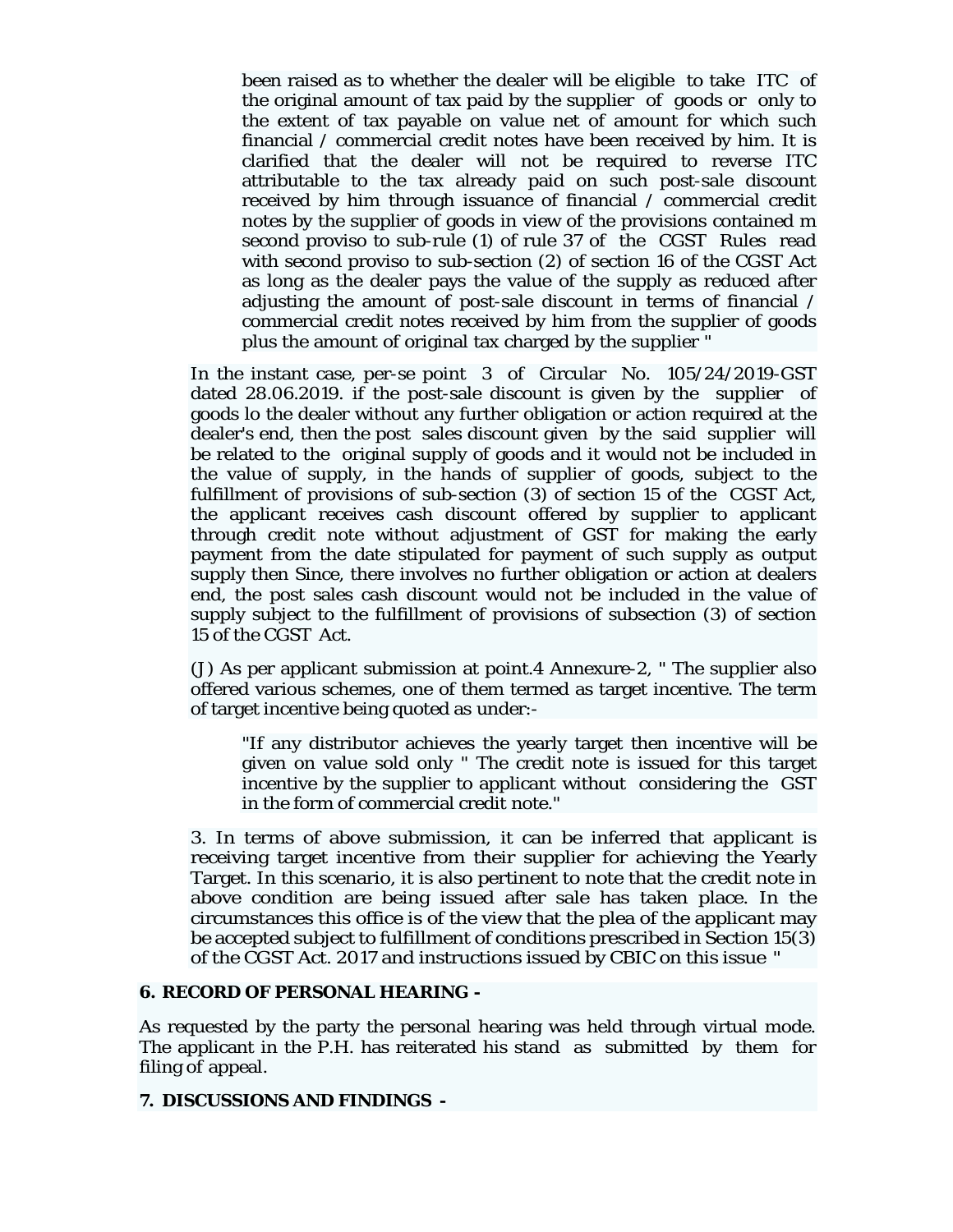**7.1** We have carefully considered the submissions made by the applicant in the application, the pleadings on behalf of the Applicant made during the course of personal hearing and the Department's view provided by the jurisdictional officer.

**7.2** The main issue is to decide whether the Applicant can avail the Input Tax Credit of the full GST charged on invoices of the supply or a proportionate reversal of the same is required in case of post purchase Cash discount for early payment and incentive/schemes provided through credit note without adjustment of GST by the supplier to the applicant . Further the applicant raised the question whether the GST is leviable on the cash discount and incentive/schemes provided through credit note without adjustment of GST by supplier. For clarify the questions raised by the Applicant, we discuss the issue one by one in foregoing paras.

**7.3** On this issue whether the discount included in the value of supply or not, we go through the provision of sub-sec 3 of section 15 of Central Goods aid Service Act 2017 which reproduced below:-

"The value of the supply shall not include any discount which is given,-

a. before or at the time of the supply if such discount has been duly recorded in the invoice issued in respect of such supply; and b. after the supply has been effected, if,-

i. such discount is established in terms of an agreement entered into at or before the time of such supply and specifically linked to relevant invoices; and

ii. input tax credit as is attributable to the discount on the basis of document issued by the supplier has been reversed by the recipient of the supply".

As per the Section 15(3)(b) of CGST Act, for the cases where supply has aIready been effected and discount given after supply shall be in term of prior agreement before effecting supply of goods and specifically linked to relevant invoices, then such discount shall not include in the value of supply and ITC has to reversed by the receiver. There are two condition to satisfy the Section 15(3)(b) of CGST Act, firstly discount given after supply of goods shall be in term of prior agreement and secondly it should be linked to the relevant invoices.

**7.4** We observe that in this case, the applicant submitted that the cash discount and Incentive/scheme provided by the supplier was through credit note post purchase without reversing the GST payable. He further submitted that this discount arrangement is not part of the Purchase Contracts or the invoices since it is not known at that point of time of supply, whether supply against the invoices will be considered for the discount or not. Similarly, the rate /quantum of purchase made by applicant is also not known.

**7.5** Further as per of Circular No 92/11/2019-GST. It is further clarified that secondary discounts which is not known at the time of supply shall not be excluded while determining the value of supply as such discounts are not known at the time of supply and the conditions laid down in clause (b) of sub-section (3) of section 15 of the said Act are not satisfied. In other words, value of supply shall not include any discount by way of issuance of credit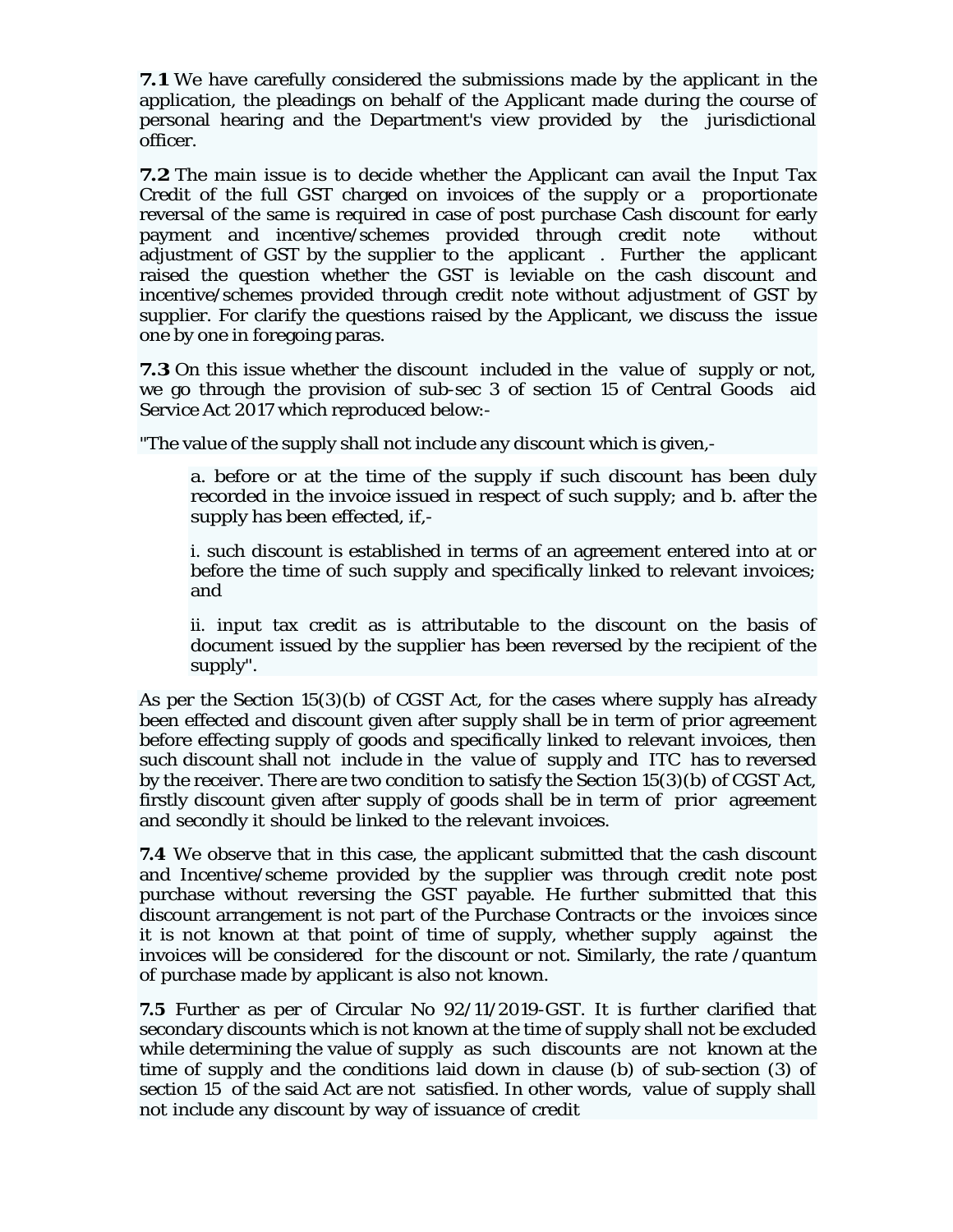note(s) except in cases where the provisions contained in clause (b)of subsection (3) of section 15 of the said Act are satisfied. There is no impact on availability or otherwise of ITC in the hands of supplier in this case.

**7.6** We observe that in the similar matter in case of M/s Kwality Mobikers P Ltd (2019(30)GSTL 668(AAR-GST) AAR Karnataka, in case of MRF limited (2019(27) GSTL 578(App.AAR-GST) Appellate authority of advance Ruling Tamilnadu, in case of M/sSantosh Distributors (2020(32)GSTL 105(AAR GST Ker), the authority have given the ruling in favour of Applicant.

**7.7** We observe that the value of taxable supply is governed by the provisions of Section 15 of the CGST/SGST Act. The deduction of discounts from the value of taxable supply is subject to the conditions prescribed in sub-section (3) of Section 15 ibid. In the case of the applicant, the supplier of goods is issuing Commercial Credit Notes for cash discount for early payment and quantity discount after post supply without adjustment of GST. As per the submission of the Applicant we observe that the Commercial Credit Notes issued by the supplier/Principal Company does not satisfy the conditions prescribed in subsection (3) of Section 15 of the CGST/SGST Act; the supplier is not eligible to reduce the original tax liability. As the supplier of the goods is not reducing the original tax liability, the applicant will be eligible to avail the credit of the tax paid as per the invoice of the supplier subject to payment of the value of supply as reduced by the commercial credit notes plus the amount of original tax charged by the supplier. In other words, the applicant will not be required to reverse proportionate input tax credit.

**7.8** Further, we observe that the Applicant when purchase more than his target is eligible for the incentive which is provided by the supplier in the form of a credit note without affecting the sale price of the goods purchased and GST paid on the invoices. Hence, the amount received by the Applicant is in the form of an incentive provided by the supplier and does not affect the sale price of the goods already sold and hence there is no liability to charge GST on the same. Further, as per the condition of Section 15(3)(b) of CGST Act, the value of supply not included the discount in terms of agreement entered into at or before the supply. The agreement must be written or oral. In this case, the Applicant has not submitted any agreement with supplier but in their submission submitted that the said discount is not as per prior agreement and on the basis of submission of applicant that the said discount is not in terms of prior agreement, we find that no proportionate reversal of ITC is required on the said discount as they are not as per prior agreement.

**7.9** Further Additional Commissioner, Jabalpur has submitted their reply on the applicant submission and asserted that as per Circular No 92/1 1/2019- GST , the discount can only be availed if all the conditions mention in the Section 15(3) of the Act are met. Further, they have also given detailed provisions of Circular No. 105'24/2019 - GST dated 28.06.2019 in their submission. CBIC vide Circular No. 112 31 2019 GST- withdrawn, ab-initio. Circular No. 105/24/2019-GST dated 28.06.2019. As detailed above, the supplier and applicant have not fulfilled the condition of Section 15(3) of the Act therefore, the benefit of reduced price by way of discount is not available to them. Therefore, supplier has not issued GST credit note under Section 34 of the Act and has not lowered his output tax liability.